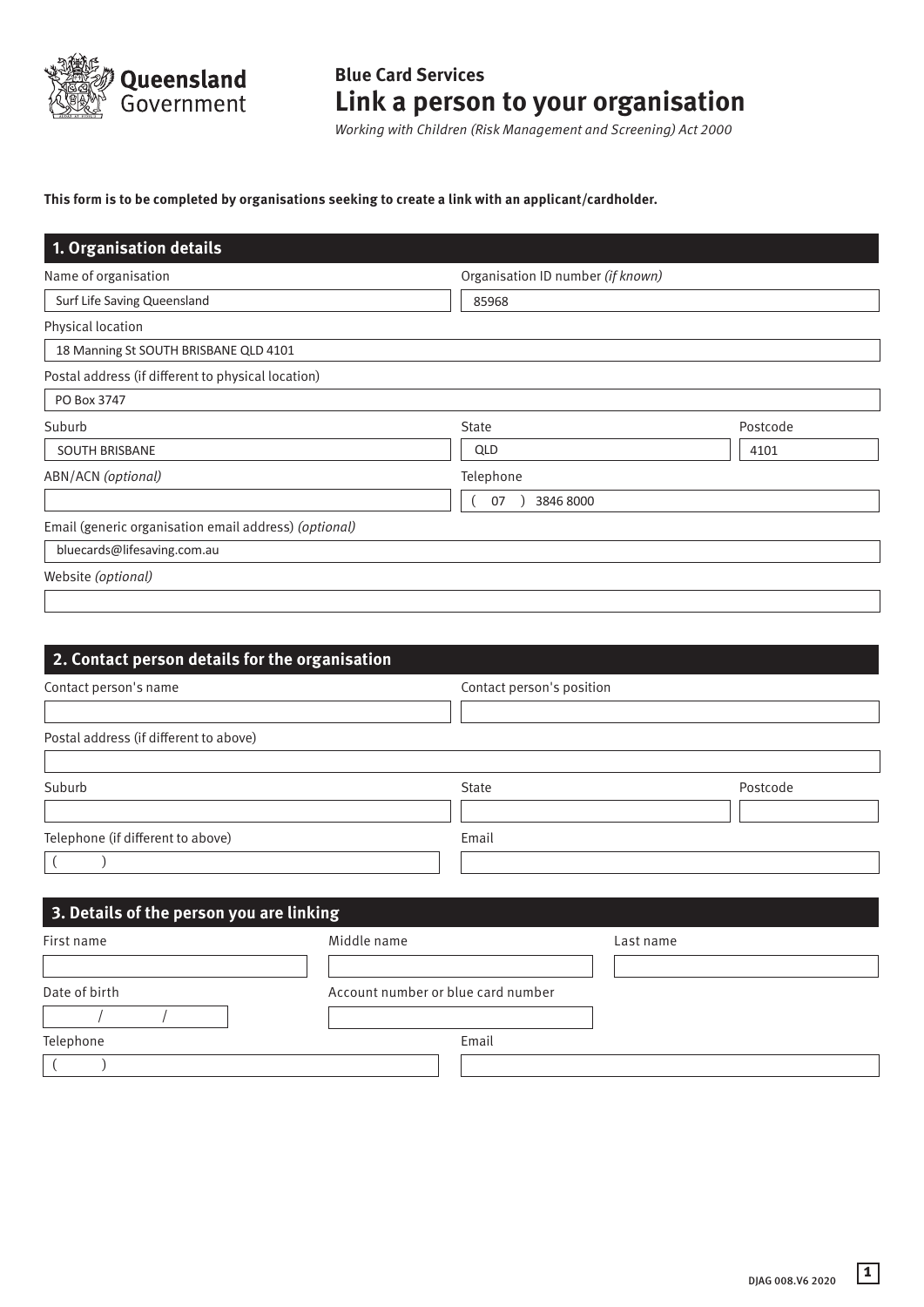|                | 4. Child-related activity details                                                                                                                                                                                                                                                                                                                                                      |                                                                                                                                                                                                                                                                                   |
|----------------|----------------------------------------------------------------------------------------------------------------------------------------------------------------------------------------------------------------------------------------------------------------------------------------------------------------------------------------------------------------------------------------|-----------------------------------------------------------------------------------------------------------------------------------------------------------------------------------------------------------------------------------------------------------------------------------|
|                | Is the person a:                                                                                                                                                                                                                                                                                                                                                                       |                                                                                                                                                                                                                                                                                   |
|                | Volunteer<br>Paid employee                                                                                                                                                                                                                                                                                                                                                             | Student                                                                                                                                                                                                                                                                           |
|                | Type of child-related activity:                                                                                                                                                                                                                                                                                                                                                        |                                                                                                                                                                                                                                                                                   |
|                | Please select the type of child-related activity to which the employment relates:                                                                                                                                                                                                                                                                                                      | Information about categories of child-related employment and whether any exemptions apply is available from www.qld.gov.au/bluecard.                                                                                                                                              |
|                | Child accommodation services including home stays<br>Child care services and similar employment (e.g. au pair,<br>babysitter, nanny or adjunct care providers)                                                                                                                                                                                                                         | Health, counselling and support services<br>(including disability services)<br>Licensed care services                                                                                                                                                                             |
| $ \mathsf{X} $ | Churches, clubs and associations<br>Education and care services and similar employment<br>Staff member of an education and care or QEC service<br>(e.g. long day care, outside school hours care,<br>kindergarten, occasional care, limited hours care)<br>Child care - contractor (e.g. contractor entering a child care<br>premises when child-related services are being conducted) | Non-State Schools/independent school (other than<br>registered teachers and parents)<br>Paid private teaching, coaching or tutoring<br>Qld State Schools (e.g. Teacher aides, volunteers)<br>Religious representatives<br><b>Residential facilities</b><br>School boarding houses |
|                | Education programs conducted outside school (suspended<br>or excluded students or flexible arrangements under the<br>Education (General Provisions) Act 2006)<br>Emergency services cadet program<br>Family day care<br>Educator<br>Paid assistant<br>Adult occupant<br>Address where family day care is being provided:                                                               | School crossing supervisors<br>Schools, other than EQ staff or volunteers (e.g. P&C, cleaner)<br>Sport and active recreation<br>Stand-alone care - adult resident<br>Address where stand alone care is being provided:<br>Postcode                                                |
|                |                                                                                                                                                                                                                                                                                                                                                                                        |                                                                                                                                                                                                                                                                                   |
|                | Postcode                                                                                                                                                                                                                                                                                                                                                                               |                                                                                                                                                                                                                                                                                   |

## **5. Declaration of organisation representative**

#### I declare:

- I am authorised by my organisation to perform the task of linking an applicant/cardholder to my organisation;
- I have taken reasonable steps to verify the applicant/cardholder's identity;
- the applicant/cardholder is aware a link will be initiated by my organisation;
- the applicant/cardholder is proposing to commence or continue in regulated employment with my organisation;
- I understand that by submitting this link, personal details and blue card outcome information for the applicant/cardholder will be available in my organisation's portal account (if applicable);
- my organisation is entitled to have access to the applicant/cardholder's personal information and blue card outcome for the purposes of managing blue card obligations;
- I will handle personal information appropriately and will not disclose personal information where I am not authorised, or it is not appropriate to do so;
- I understand that it is an offence to employ, or continue to employ, a person who does not hold a blue card in regulated employment (unless an exception applies or the person is a registered teacher or police officer who has applied for or holds an exemption card);
- I understand that it is an offence to employ, or continue to employ a **disqualified person** or **negative notice holder** in regulated employment and that my organisation cannot employ a **restricted person** to work with children, even if an exception applies to their role (see page 3);
- the information I have provided is true and correct; and
- I understand that it is an offence to provide a false or misleading statement or document.

| Signature         |  |  | Name     |  |
|-------------------|--|--|----------|--|
|                   |  |  |          |  |
|                   |  |  | Position |  |
| Date of signature |  |  |          |  |
|                   |  |  |          |  |